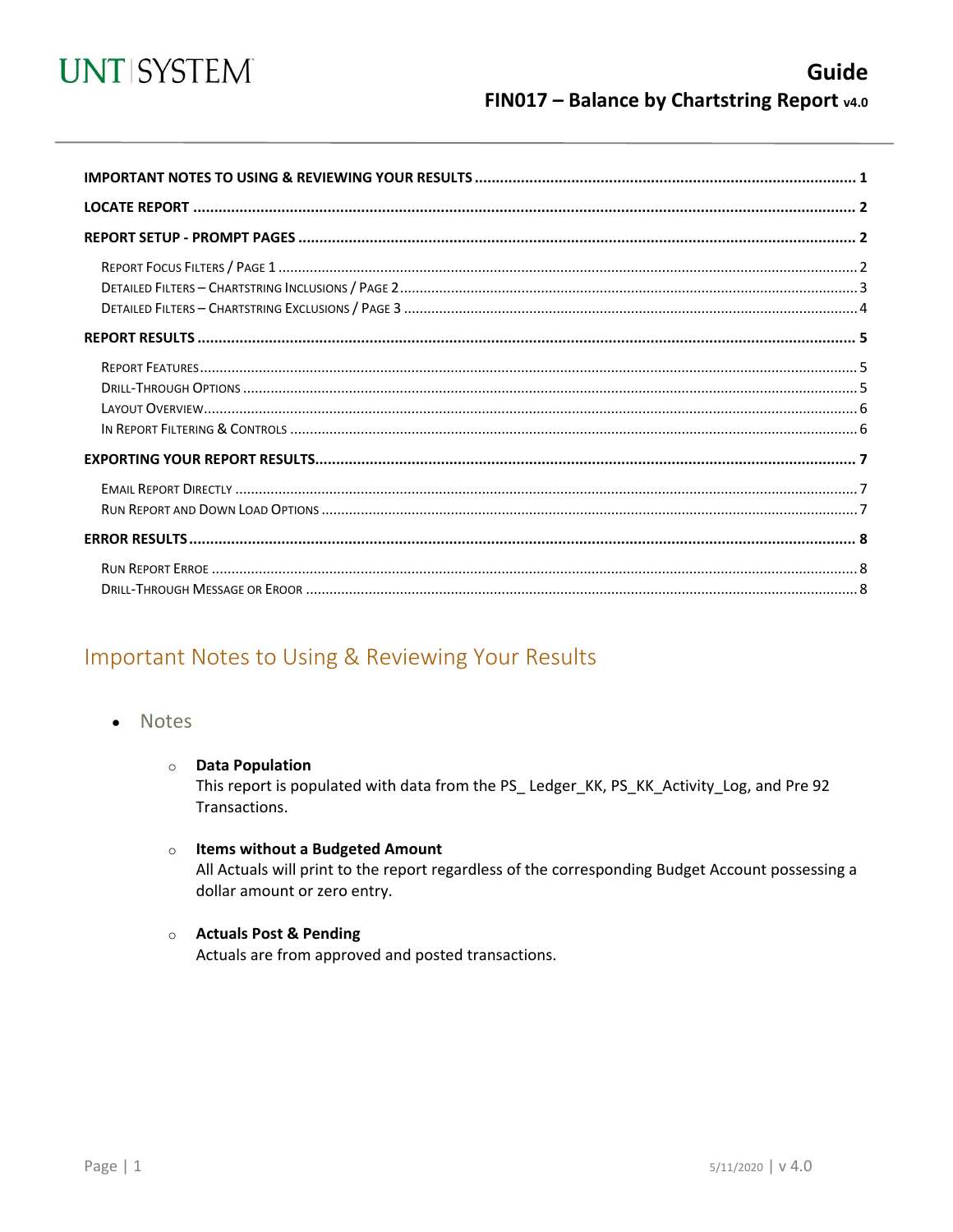## Locate Report

- 1. From the Budget & Planning **[Reporting Page](https://finance.untsystem.edu/reporting)**, locate "Balance by Chartstring"
- 2. **Login** to IBM Cognos to run the report.

# Report Setup- Prompt

# Pages

## Report Setup - Prompt Pages

All initial **Landing Pages** for reports on the Cognos System will appear similar in format. You will have a set of filtering choices based on the source's available data.

### REPORT FOCUS FILTERS / PAGE 1

1. Select your parameter choices. (No parameters within this report are required).

|                           | <b>FIN017-</b><br>長短さや<br>UNT SYSTEM Balance by<br>Chartstring                                                                                                                                                                                                                                                                               |
|---------------------------|----------------------------------------------------------------------------------------------------------------------------------------------------------------------------------------------------------------------------------------------------------------------------------------------------------------------------------------------|
|                           | This report reflects Balance by Chartstring based on Commitment Control, from<br>PeopleSoft (EIS). This is the official report for the University of North Texas<br>System and its components.<br>If you have questions regarding this report, be sure to consult your Budget Office.<br>For darification.<br>Cick here the<br>ummary Report |
|                           | <b>Please Select Parameters Below:</b>                                                                                                                                                                                                                                                                                                       |
| Business Unit             | All Business Units<br>$\sim$                                                                                                                                                                                                                                                                                                                 |
| <b>Department</b>         | Keywords:<br>Type one or more keywords<br>separated by spaces.<br>Scarch <sup>(2)</sup><br>Oottons <                                                                                                                                                                                                                                         |
|                           | Choice:<br>Results:<br>$Insert +$<br>+Remoive                                                                                                                                                                                                                                                                                                |
| Project<br>ID/Description | Select all Decelect all<br>Selecte I Desalecte II<br>Keywords:<br>Type one or more keywords<br>separated by spaces.<br>Scarch Gi<br>Options <                                                                                                                                                                                                |
|                           | Cholce:<br>Results:<br>$Insert +$<br>+Remoive                                                                                                                                                                                                                                                                                                |
| KK Group                  | Select all Decelect all<br>Selecte II Desalecte II<br>Budgetary<br>Non-Budgetary<br>Non-Sponsored Projects<br>Sponsored Projects<br>Selecte(I De selecte(I)                                                                                                                                                                                  |
| Budget Period 2019        |                                                                                                                                                                                                                                                                                                                                              |
|                           | To filter by elements of the Chart String did: "Next"                                                                                                                                                                                                                                                                                        |
|                           | Next<br>Cancel<br>Finish                                                                                                                                                                                                                                                                                                                     |

| Business Unit        | Default will pull "All Units" or you may use the <b>Dropdown</b> to<br>select one particular unit by which to filter the report.                                                                                                                                                                                                                                                                                                                                                                                                                                            |
|----------------------|-----------------------------------------------------------------------------------------------------------------------------------------------------------------------------------------------------------------------------------------------------------------------------------------------------------------------------------------------------------------------------------------------------------------------------------------------------------------------------------------------------------------------------------------------------------------------------|
| <b>Budget Period</b> | The budget year automatically fills with the current<br>operating year and you may override if you prefer by typing<br>in the box.                                                                                                                                                                                                                                                                                                                                                                                                                                          |
| Department Manager   | You can Search by either the DeptID, Dept Descriptions or if<br>you know the manager, you may type here and search. For<br>further search features, click the <b>Options Link</b> to expand<br>additional search methods. Your results appear in the left<br>box. Highlight any or all results and click the Insert Button<br>to include as your filter choice here.<br>*Notes: CTRL + Click to choose more than one.<br>If you need to view several departments and have a numbered list,<br>you can use the department selection on the Detailed Filters/Page<br>2 below. |
| Project ID           | You can Search by either the Project ID, Project Descriptions<br>or if you know the manager, you may type here and search.                                                                                                                                                                                                                                                                                                                                                                                                                                                  |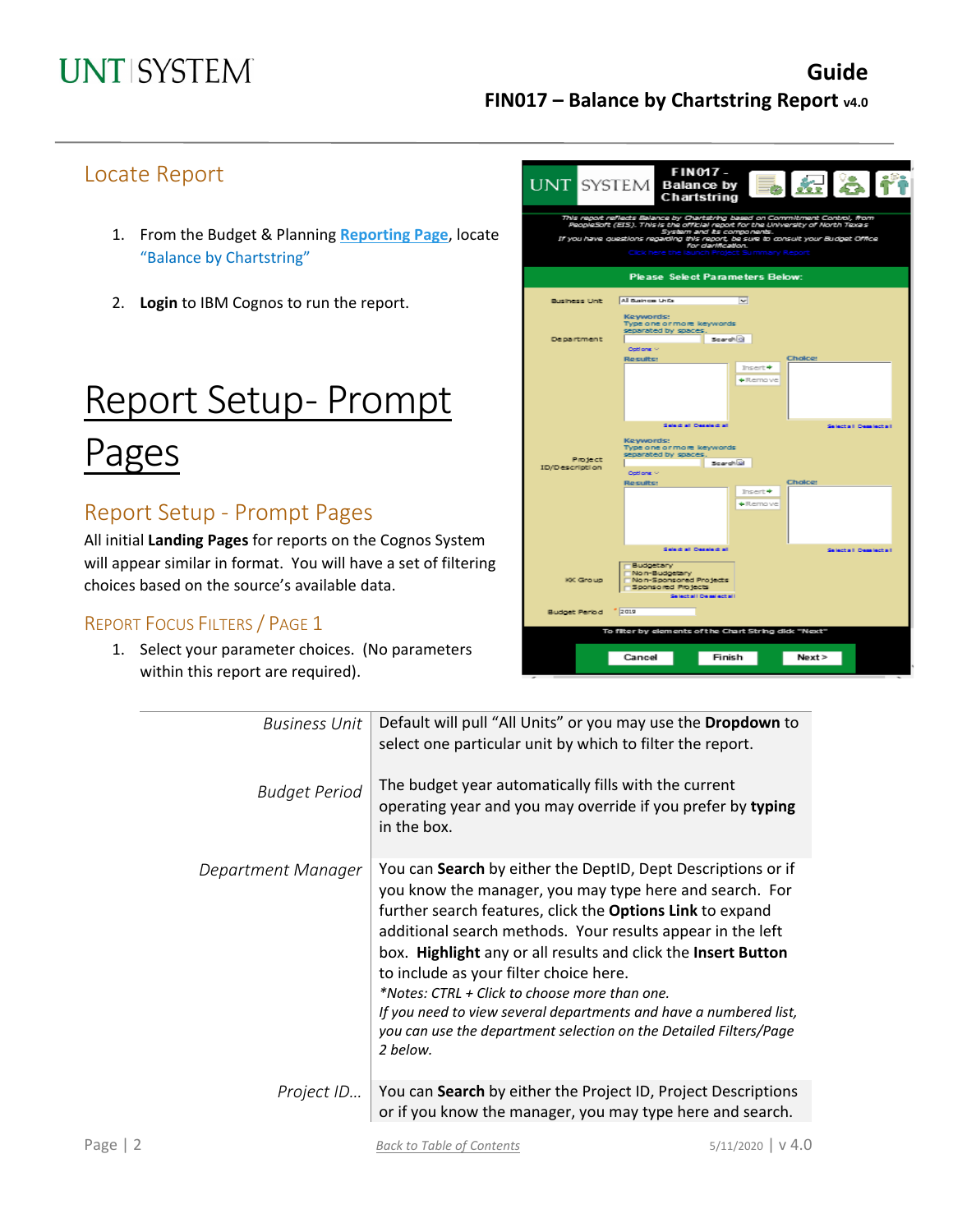|          | For further search features, click the Options Link to expand<br>additional search methods. Your results appear in the left<br>box. Highlight any or all results and click the Insert Button<br>to include as your filter choice here.<br>*Notes: CTRL + Click to choose more than one.<br>If you need to view several departments and have a numbered list,<br>you can use the department selection on the Detailed Filters/Page<br>2 below. |
|----------|-----------------------------------------------------------------------------------------------------------------------------------------------------------------------------------------------------------------------------------------------------------------------------------------------------------------------------------------------------------------------------------------------------------------------------------------------|
| KK Group | Default <b>unchecked</b> will allow for all. You do not need to<br>click "Select All" to do so. Otherwise, choose to limit it to<br>Budget Group type by checking the appropriate boxes to<br>focus and limit viewing results.<br>The budget year automatically fills with the current<br>operating year and you may override if you prefer by typing<br>in the box.                                                                          |

2. If you are satisfied with your choices and do not need to engage Detailed Filters, click the **Finish Button**. Otherwise, to run by other FoaPs elements, click the **Next Button**.

### DETAILED FILTERS – CHARTSTRING INCLUSIONS / PAGE 2

3. Select your parameter choices.

*Remember that prompts filter your data. By entering values into the prompts you narrow the result sets. Start off by casting a wide net by only using one prompt. You can always rerun the report with additional prompt to narrow the results as needed.*

| <b>Fund Category</b> | You can either enter a Fund Cat within this box or paste.<br>Several numbers may be entered here but each one must be<br>on its own line to filter correctly. When you are ready, click<br>the Insert Button. All items you have typed/pasted in to the<br>box will move to the <b>Choices Box</b> . |
|----------------------|------------------------------------------------------------------------------------------------------------------------------------------------------------------------------------------------------------------------------------------------------------------------------------------------------|
| Fund                 | If you know a particular Fund you would like to filter by,<br>enter here.                                                                                                                                                                                                                            |
| Function             | If you know a particular Function you would like to filter by,<br>enter here.                                                                                                                                                                                                                        |
| Department           | If you chose Department(s) on the first page, they will<br>automatically appear here. You can type or paste multiple<br>choices additionally within the Right Box to insert additional<br>or from a list. When you are ready be sure to click the Insert                                             |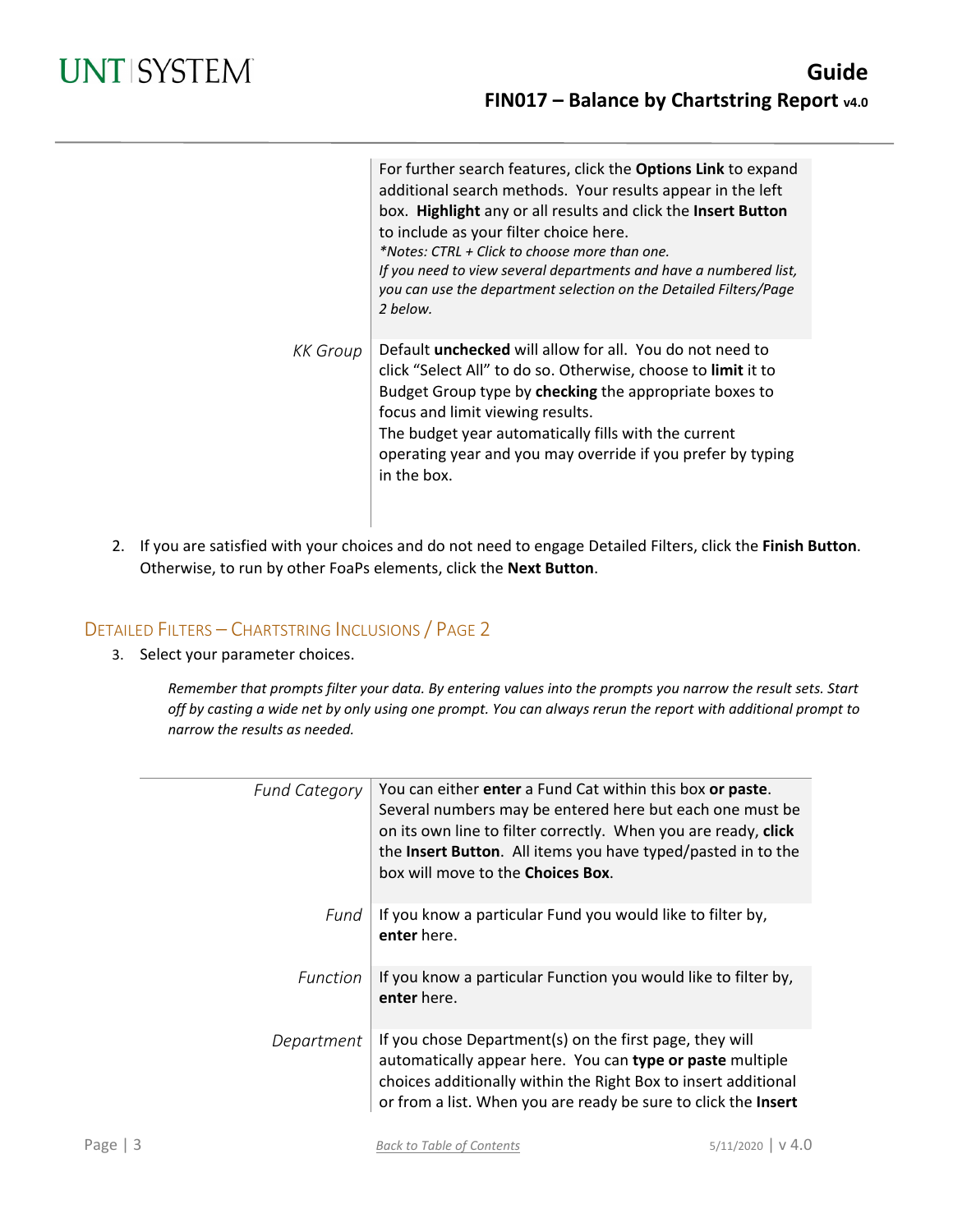|                         | Button to add your entries to the Choices Box.                                                                                                                                                                                                                                                          |
|-------------------------|---------------------------------------------------------------------------------------------------------------------------------------------------------------------------------------------------------------------------------------------------------------------------------------------------------|
| Account                 | If you know a particular Account you would like to filter by,<br>enter here.                                                                                                                                                                                                                            |
| Project                 | If you chose Project(s) on the first page, they will<br>automatically appear here. You can type or paste multiple<br>choices additionally within the Right Box to insert additional<br>or from a list. When you are ready be sure to click the Insert<br>Button to add your entries to the Choices Box. |
| <b>PC Business Unit</b> | Available PCBUs are displayed in the dropdown. If you know<br>a particular PC Business Unit you would like to filter by,<br>select it here. If using a PCBU, only one may be filtered for<br>at a time.                                                                                                 |
| Activity                | If you know a particular Activity you would like to filter by,<br>enter here.                                                                                                                                                                                                                           |
| Program                 | If you know a particular Program you would like to filter by,<br>enter here.                                                                                                                                                                                                                            |
| Purpose                 | If you know a particular Purpose you would like to filter by,<br>enter here.                                                                                                                                                                                                                            |
| Site                    | If you know a particular Site you would like to filter by, enter<br>here.                                                                                                                                                                                                                               |
| Exclude Fund            | If there is a particular Fund you do not want to intermingle<br>in your views, you may enter it here. (Only one may be<br>entered).                                                                                                                                                                     |

4. If you are satisfied with your choices and do not need to engage FOAPs exclusion Filters, click the **Finish Button**. Otherwise, to run by excluding particular FoaPs elements, click the **Next Button**.

### DETAILED FILTERS – CHARTSTRING EXCLUSIONS / PAGE 3

5. Select your parameter choices.

*Remember that prompts filter your data. By entering values into the prompts you narrow the result sets. Start off by casting a wide net by only using one prompt. You can always rerun the report with additional prompt to narrow the results as needed.*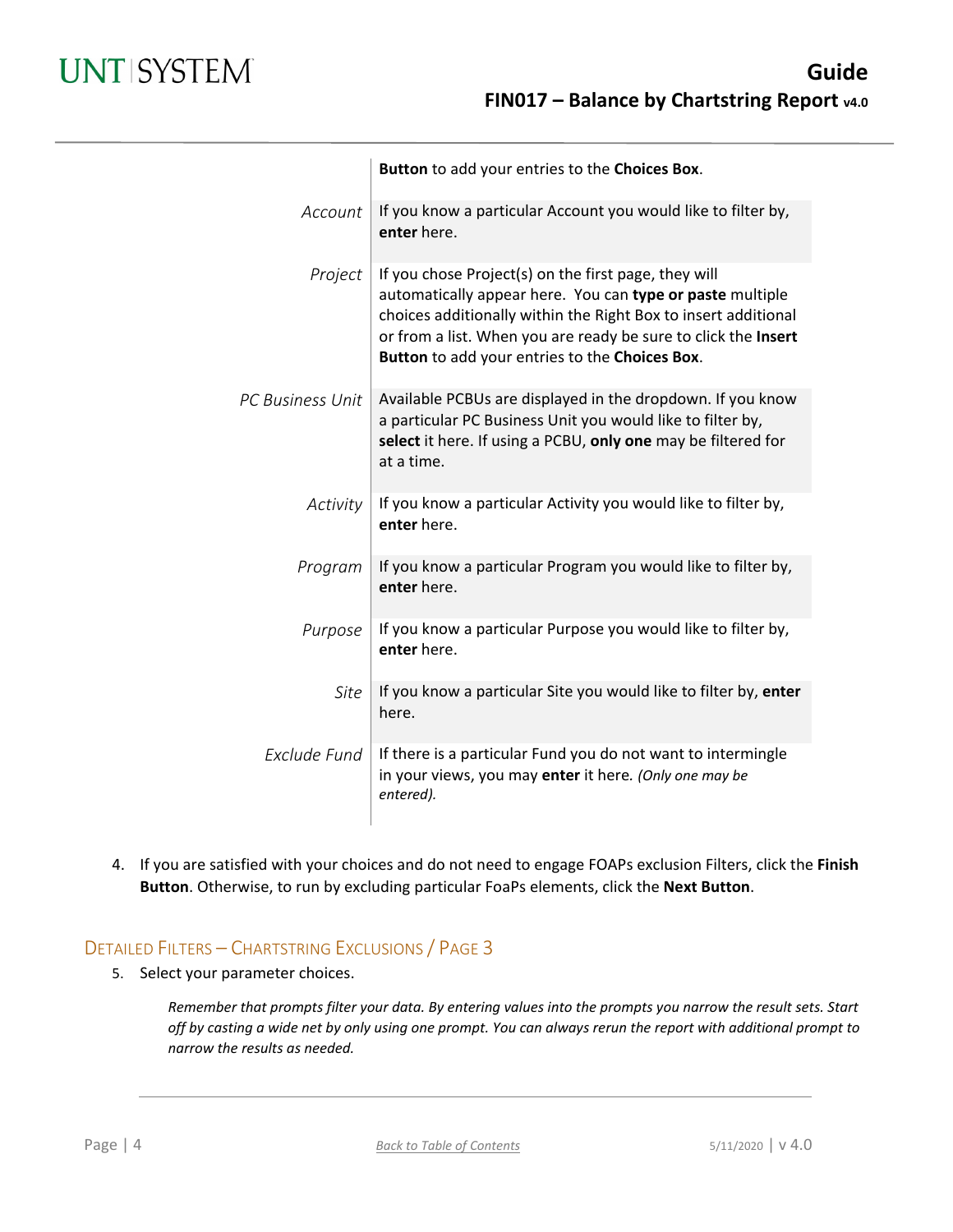

*Et al....* The strings listed here mirror the Inclusions descriptions listed for the previous page.

6. When you are satisfied with your choices, **click** the **Finish Button** to run the report. *\*If you need to make changes or want to check your filters, you can click the Back Button at any time to review and click the Finish Button from any point without having to re-enter your information.*

# Report Results

## Report Results

### REPORT FEATURES

- Results are grouped on by  $\longrightarrow$ **Business Unit.**
- The **Business Unit** appears first in the reporting structure followed by the department number, chartstrings and balance.

| BUSINESS UNIT DEPARTMENT |        | DEPT_DESC          | FUND_CATEGORY | FUND_CATEGORY_DESC               | FUND.  | FUND_DESC                 | PROGRAM PROGRAM_DESC PURPOSE |       | PURPOSE DESC            |  | SITE SITE DESC PROJECT PROJECT DESC Balance |           |
|--------------------------|--------|--------------------|---------------|----------------------------------|--------|---------------------------|------------------------------|-------|-------------------------|--|---------------------------------------------|-----------|
| NT752                    | 122100 | Miltary<br>Science | 105           | Educational & General            | 805001 | State Approp-BSA          |                              |       |                         |  |                                             | $-79.97$  |
| NT752                    | 122100 | Miltary<br>Science | 105           | Educational & General            |        | 805010 State Approp-OASI  |                              |       |                         |  |                                             | $-281.34$ |
| NT752                    | 122100 | Miltary<br>Science | 105           | Educational & General            |        | 805012 State Approp-TRS   |                              |       |                         |  |                                             | $-253.46$ |
| NT752                    | 122100 | Miltary<br>Science | 105           | Educational & General            | 805013 | State Approp-GRP<br>IN5   |                              |       |                         |  |                                             | $-624.82$ |
| NT752                    | 122100 | Miltary<br>Science | 200           | Designated Operating-<br>Managed |        | 830001 Designated Tultion |                              |       |                         |  |                                             | 5,509.24  |
| NT752                    | 122100 | Miltary<br>Science | 200           | Designated Operating-<br>Managed |        | 830001 Designated Tultion |                              | 10219 | Computer<br>Replacement |  |                                             | 1,145.49  |
| Overall - Total          |        |                    |               |                                  |        |                           |                              |       |                         |  |                                             | 5,415.14  |

### DRILL-THROUGH OPTIONS

• **Clicking** on the Balance Amount will drill directly through to the this report -

"FIN001 – Budget Overview Report".

# **UNT SYSTEM**

#### **Budget Overview**

#### .<br>Slok here for all transactions that make up this report

ent: 122100 - Military Science (NT762) Fund Category: 106 - Educational & General Fund: 306001 - State Approp-BSA

|                   | Account                  | hundron                   | Current Budget | Achady      | broumbnasce | Ite-<br>broumbnation | <b>Balance</b> |  |
|-------------------|--------------------------|---------------------------|----------------|-------------|-------------|----------------------|----------------|--|
| Experte e         |                          |                           |                |             |             |                      |                |  |
|                   | D5014 - Salaries - Staff | 100 - Instruction-General | 43,835.41      | 39,991.10   | 1,847.28    | <b>LOD</b>           | 四              |  |
|                   |                          | CSIN-Shift Schman, Total  | 43835.41       | 20201-00    | 3,847.28    | 0.00                 | <b>LUS</b>     |  |
|                   | DS031 - Vileges          | 100 - Instruction-General | 800.00         | 55100       | $rac{1}{2}$ | 0.00                 | (80.00)        |  |
|                   |                          | CSDSI-Wasser Total        | 200.00         | 891.00      | 0.00        | 8.00                 | 001.00         |  |
|                   |                          | Expense - I otal          | 44,431.41      | 40,871.10   | 3,847.28    | <u>um</u>            | (12.21)        |  |
|                   |                          | Net liabel                | (44.436.41)    | 040.871.00  | 3,647.28    | Щ                    | 172,970        |  |
| Negovit - I gital |                          |                           | (44, 432.41)   | (40,871.10) | 3,847.28    | <b>U.DO</b>          | (T2.2T)        |  |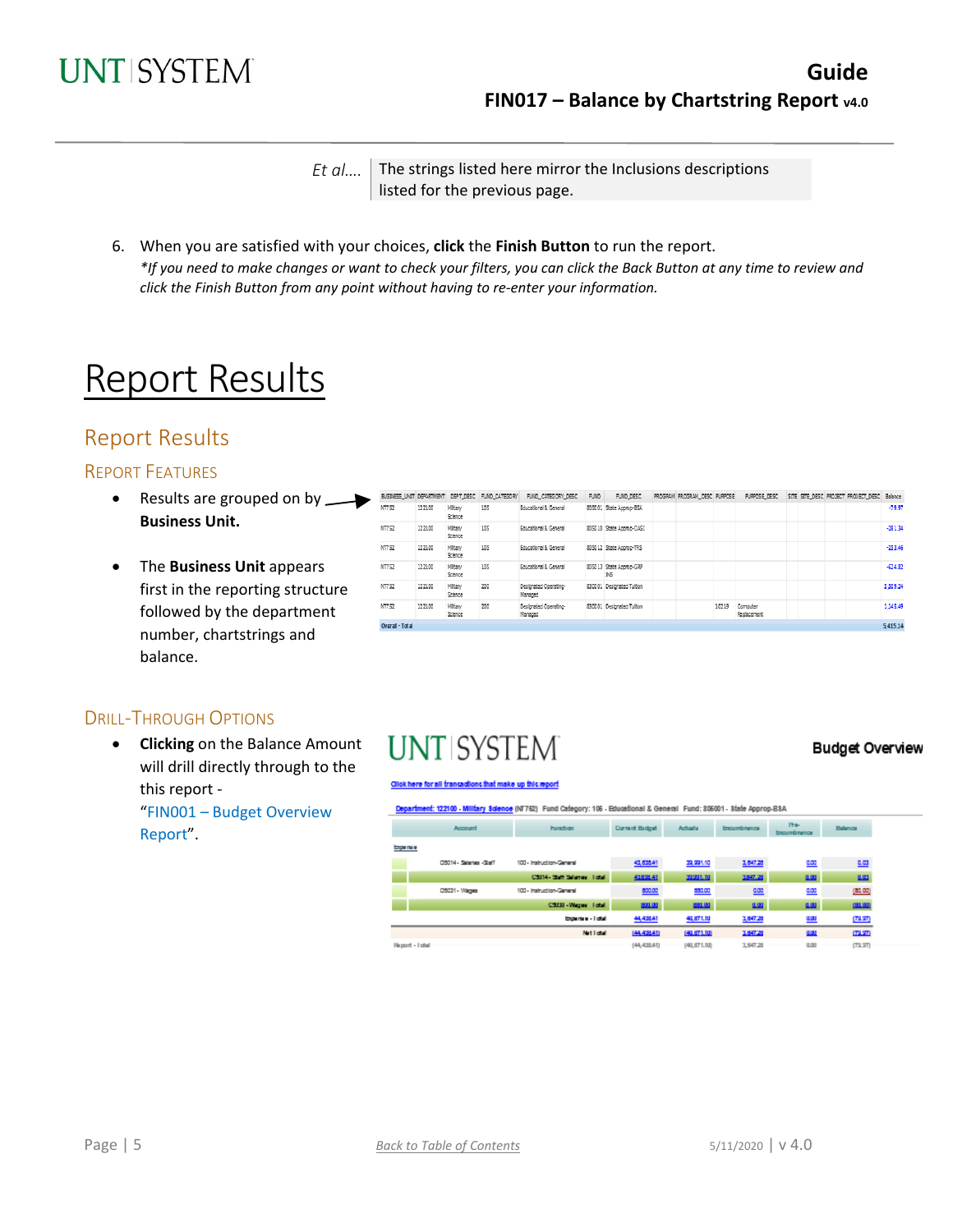# **UNTISYSTEM**

## **Guide FIN017 – Balance by Chartstring Report v4.0**

• **Clicking** on any of the **UNTISYSTEM Underline** dollar amounts will Mide Zero Values: \* Show value(s) that sum to zero  $\overline{\mathbf{v}}$ Deteri Level: Detailed View with Desots & Additional Info V **Budners Unit: NT7P** drill-through to the  $A$ cct Deglatment Rund<br>Degre RindCat Rand Rund Rundler Rundten Regione Ste Ste POLJ Reject Reject Activity Budget Actual Ricurbrance "FIN003 – Transaction Detail Report" to 2019  $0.00$ 1847.25  $0.00$ iratructo<br>General view the detailed  $0.00$ 2019 2019 Ŀ 100 Italtudor<br>General  $000$ 1,547.25 transactional line 2019  $\frac{1}{2}$ Italnucto<br>General  $\alpha$ 1847.25  $\alpha$ 2019 that makes up the 1847.25  $n \, m$ 2019 2019 rena. Iratructo<br>General nm. chosen amount. 3847.25  $0.00$ 2019 2019 5 (2014) Iratructo<br>General  $\alpha\alpha$ 2019 2019 4 (2014)  $000$ 1847.25  $0.00$ Iratructo<br>General 2019 2019 3 03014 - 50143 Salaries<br>Salaries - Staff  $0.00$ 1847.25  $0.00$ Sate **Instructor**<br>General 2019 2019 2 D3014 -50143 Sala 100 Italnucion<br>General  $0.00$ 1552.79  $0.00$ 1847.25  $0.00$ 2019 2019 Italnucion<br>General  $0.00$ 1847.25  $0.00$ iratructo<br>General  $0.00$ Sate  $100$  $0.00$ Instructor<br>General 0.00 39,991.10  $0.00$ Ownell - I obe

# Cognos Report Functionalities

### LAYOUT OVERVIEW

- Report results are typically displayed in an interactive HTML on screen style.
- Based on your selections, if any, the report will only display results that match your initial filtering choices.
- Reports on screen may combine the Level Number result with the Description for that level in one single column. *(Report results exported to XLS will break these out, see th[e Export XLS directions](#page-6-0) below.)*
- If there is an error in your request or no results can be produced, you get a return message showing the parameters you chose that produced these results. *(See th[e Error Results section](#page-7-0) below for more information or to troubleshoot.)*
- Use the **"Page Down" Link** at the bottom left to see additional pages (if any).

|                                                                                        | IBM Cognos Viewer - Fund Category Tree<br>Keep this ver                                                                                    |
|----------------------------------------------------------------------------------------|--------------------------------------------------------------------------------------------------------------------------------------------|
| UNT SYSTEM<br><b>Clear All Selections</b><br>Refresh<br><b>Fund Category Level A:</b>  | <b>Fund Category Level B:</b>                                                                                                              |
| Fund Cat A All                                                                         | B40 - Sponsored Projects-Restr                                                                                                             |
| A30 - Restricted Expendable                                                            | B40 - Sponsored Projects-Restr                                                                                                             |
| A30 - Restricted Expendable                                                            | <b>B40 - Sponsored Projects-Restr</b>                                                                                                      |
| Jan 10, 2018                                                                           | /content/folder[@name='University of North Texas System' /folder[@na<br>(FoaPs)Trees'//report[@name='Funo<br>1 <sub>0</sub> f <sub>2</sub> |
| <b><math>\overline{z}</math> Top <sup>2</sup> Page up ₹ Page down <u></u> 2 Bottom</b> |                                                                                                                                            |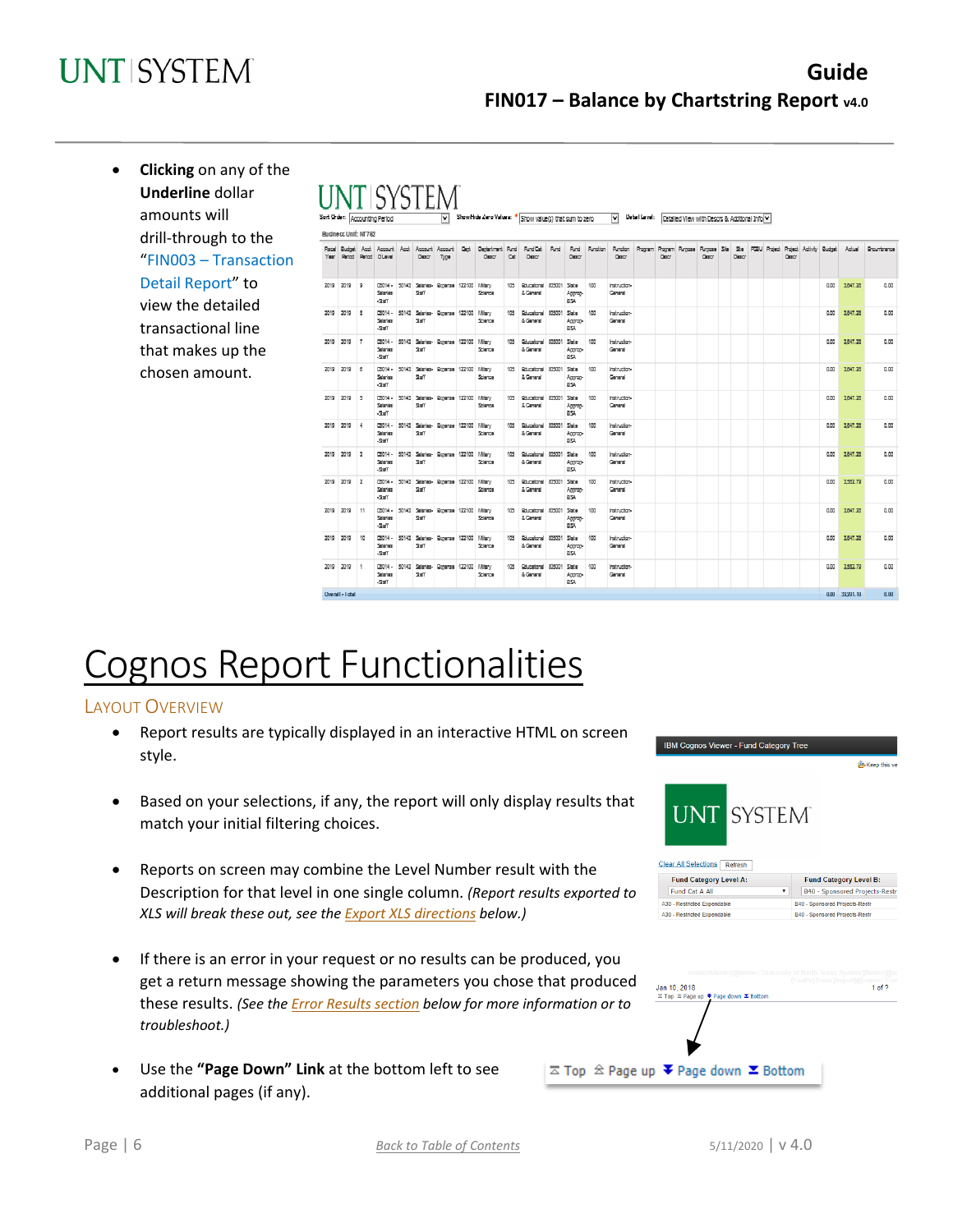• Use the **"Bottom" Link** to skip to the last page of **Applied Parameters** where you can review what your filtering choices were on the initial **Prompt Page** selections. Use the **"Top" Link** then to return to your first page.

### IN REPORT FILTERING & CONTROLS

**UNT SYSTEM** 

• You can clear any originally selected **Filters** by returning to the Prompt Pages from within the Report you are currently viewing (without starting over). To do so, **click** on the **"Run as"** button in the upper left hand of the toolbar on your screen.

# Exporting Your Report Results

## Exporting Your Report Results

In the upper left hand or right hand of the toolbar on your screen, you will see options to run report and view your results.

### **EMAIL REPORT DIRECTLY**

Click the **"Share"** symbol dropdown (next to the bell) on the upper right hand of the toolbar on your screen to select **"Email".** Fill in the desired email address, any additional information, and your onscreen results will be emailed from within the Cognos program.

<span id="page-6-0"></span>

Click the **"Run as"** button (white circle) on the upper left hand of the toolbar on your screen to see selections for running or exporting your results:

- HTML
- PDF
- **Excel**
- Excel Data
- CSV
- XML
- Reset prompts and run